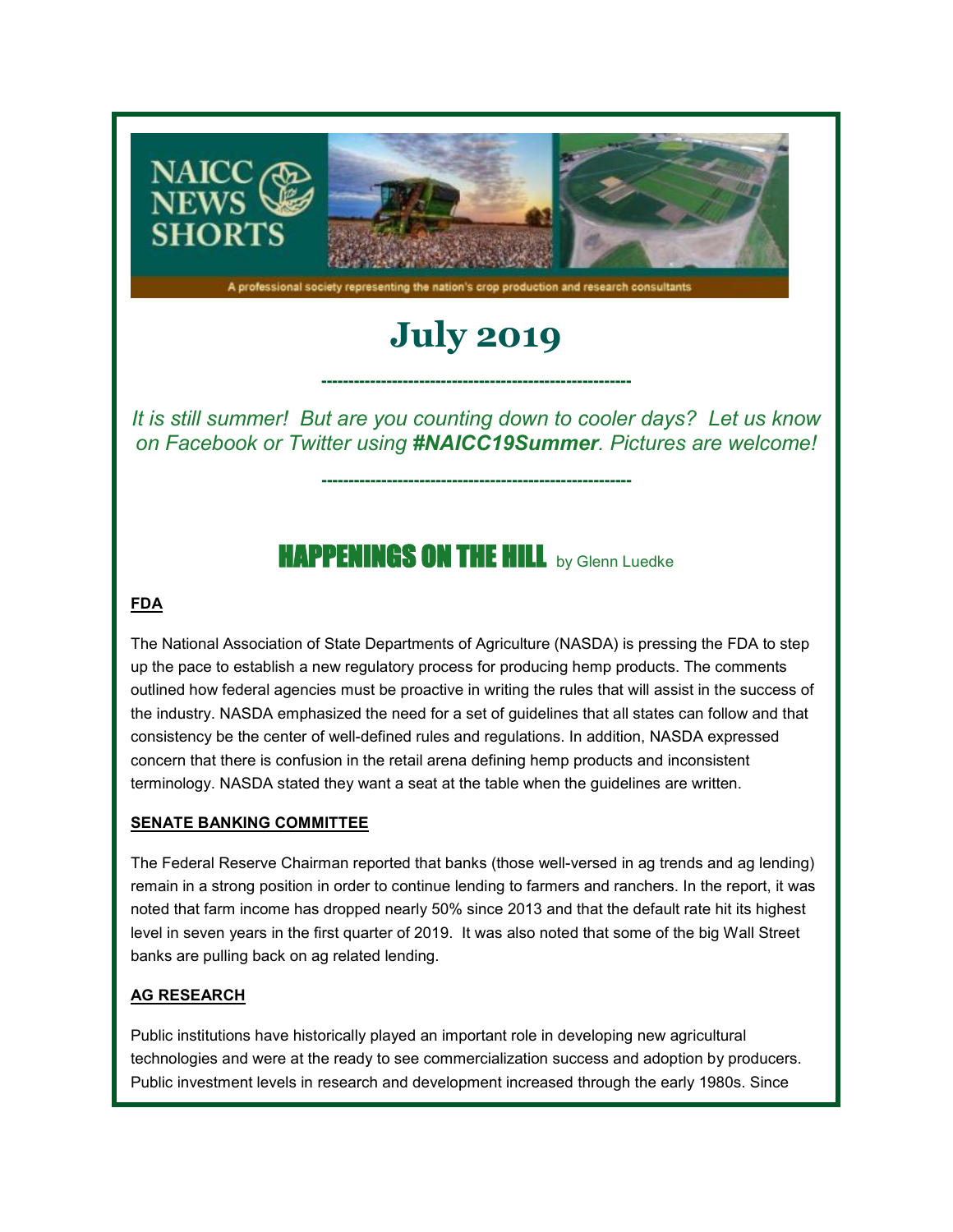then, according to USDA, the growth rate in the public sector has been declining. In 2003, private sector investment was slightly higher than public sector investment. The total amount spent by private agricultural and food R&D doubled between 2003 and 2014 while public R&D continued to fall. The USDA report indicates that in 2010, private R&D funding for agricultural inputs alone surpassed the level for all agricultural research (also includes research in areas not directly related to livestock and crop production). Currently, public research funding tends to lean toward areas with large social benefits (environmental protection, food safety and nutrition). The report notes that private agricultural research efforts are more often complimentary, rather than competitive.

#### **EPA**

EPA has issued long term-approval for the insecticide sulfoxaflor. The EPA decision includes requirements for updated product labeling and crop-specific restrictions and pollinator protection language. A decision in 2015 by the Ninth Circuit Court of Appeals vacated the registration of sulfoxaflor, stating there was insufficient data regarding the effect on bees. In 2016, EPA reevaluated the data and approved registrations that did not include crops that attract bees. To ensure that the product can be used by growers, EPA reviewed numerous additional EPA studies on sulfoxaflor's effect on bee colonies and potential for bees that are exposed after an application. (EPA conducted additional (new) Tier II assessments, and based on those assessments, EPA restored the remainder of the previously approved issues, added several new uses and removed some of the application restrictions from the 2016 registration). Farmer producer/commodity groups, retailers, manufacturers and consumers welcomed the decision. An official in EPA's Office of Chemical Safety Pollution Prevention stated that the decision indicates the EPA is willing to commit to making decisions that are based on sound science.

EPA has announced they are extending the public comment period for the ESA (RE: A draft revised method for assessing pesticide risk to endangered and threatened species) until August 15, 2019. Comments need to be directed to EPA-HQ-OPP-2019-0185 at [www.regulations.gov.](https://naicc.wildapricot.org/EmailTracker/LinkTracker.ashx?linkAndRecipientCode=CDaGhsXP%2brIUAqRzOeW82%2bShuWMQjC5UnptT0jc7PzbkntkTwHiLxf4RpCnjgfSM4mVtYH%2bGxjMJnfmZVWdxsD4y32tJuwh87v4TNa1U1UQ%3d) EPA's objective with the draft revised methodologies is to deliver a more sustainable process for assessing pesticide impacts on endangered and threatened species that is efficient, protective, transparent and scientifically defensible.

The Pesticide Policy Coalition (PPC) is currently conducting Capitol Hill round table discussions with Congressional staff regarding FIFRA.

#### **USDA**

Legislation has been introduced to give USDA authority over agricultural guest workers and eliminate minimum wages for those farm workers set by the Labor Department each year. (A federal judge ruled earlier this year against producers challenging mandatory pay rates, which are intended to protect U.S. ag workers from being underpaid or displaced by foreign workers).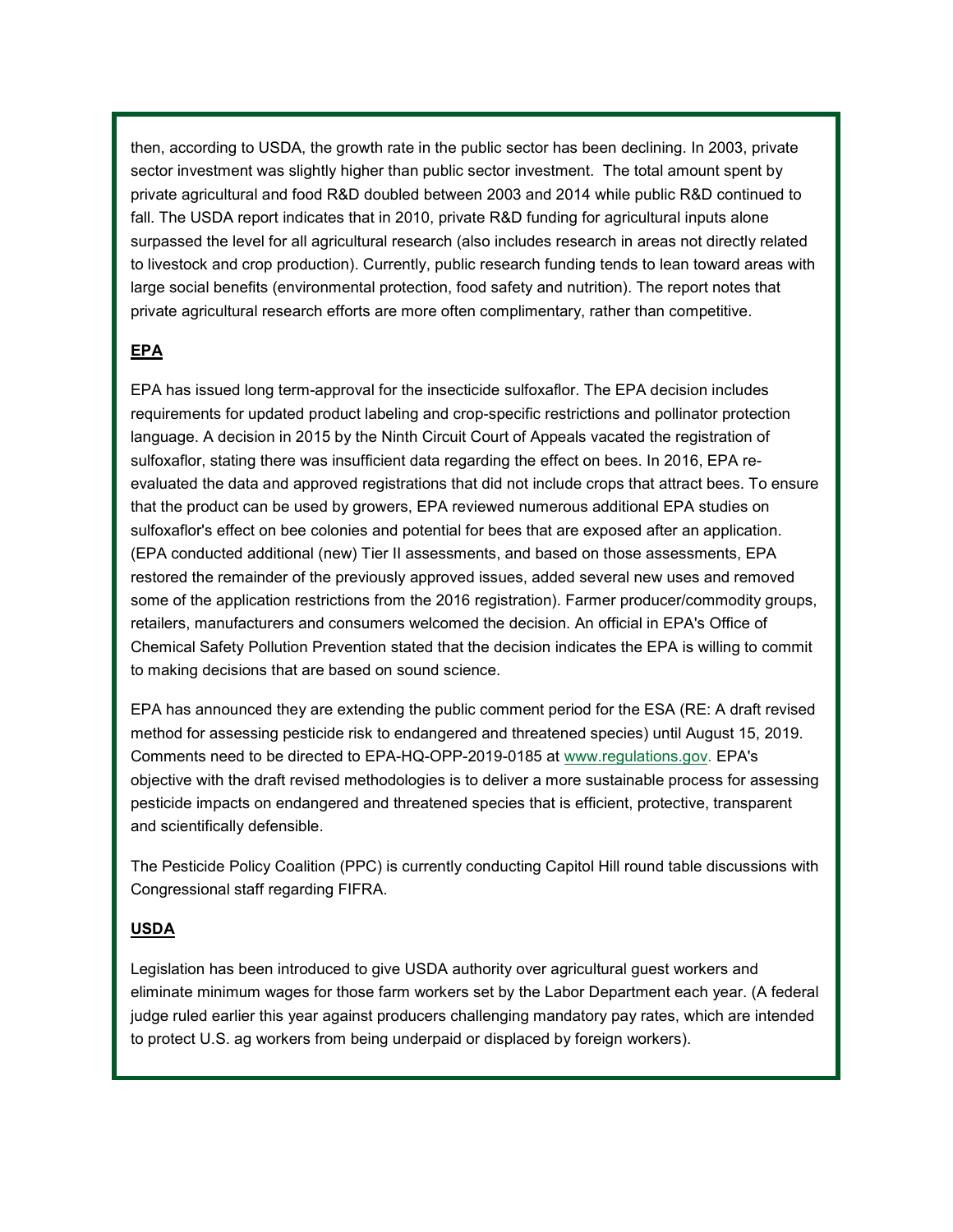House/Senate members continue to press for solutions to climate change and members of various House/Senate committees have accused USDA of suppressing climate change information. USDA continues to defend its 500-plus research papers released in 2018. Groups (in and out of agriculture) are questioning if there is enough publicly financed agricultural research relating to climate change. Most agree that science, not politics, direct the research.

# USDA Welcomes New Crop of Foreign Service Officers

**---------------------------------------------------------**

Bryan and Diane Boroughs are pleased to announce that their son Benjamin is now one of the 12 new officers who will serve American agriculture around the globe as members of the Foreign Service. Ben Boroughs from Cimarron, Kansas is assigned to the OAA in Buenos Aires, Argentina and will begin his new position in August. **[Foreign Service Appointment](https://naicc.wildapricot.org/EmailTracker/LinkTracker.ashx?linkAndRecipientCode=CrTpoygX1OKElNMoXP4rnmicQ%2bcfTjSbheeG8d3yBr74q4J66RZFdWDFCS0ejfKFFnGOguODla6tM0LLF1qbL0qhgN7RdHfRvIvIbTAXyp8%3d)**

# **OBITUARY**

**---------------------------------------------------------**

It is with great sadness and a heavy heart that we report that Dave Genereux passed away on Tuesday, July 2. David grew up in a family of 19 children near Terrebonne, Minnesota and he graduated from the University of Minnesota Crookston in 1980 and North Dakota State University in 1982. He started working for Centrol Ag Consultants of Twin Valley in 1983. He will be missed. **[David Genereaux Obituary](https://naicc.wildapricot.org/EmailTracker/LinkTracker.ashx?linkAndRecipientCode=70QuxPsmWCMOnBoQeW1BZsHenm7PXa6q2eSmdbJ7vGNmGTgymsVrrVJ%2ba9rr%2ftqutD10IunQraiy3PmsbG%2fKCqHQed3uqpk%2bnHPyq%2fl%2fB1s%3d)**

### **Agronomic Advisory by Mark Kottmeyer**

**---------------------------------------------------------**

Providing Information and Observations From the Field **[July 12, 2019](https://naicc.wildapricot.org/EmailTracker/LinkTracker.ashx?linkAndRecipientCode=cABmi7gPb5LiGoSU7ZcAmyNTcVJpnL%2fTjzNbk%2fwy6%2bsrJjj6TdGGTGFssOdqTPiohNe7GmVP9FYTMk64Zu146U%2bV19MsamwLT8k%2fZgpBkRU%3d)**

### LEADERSHIP PROGRAM ENROLLMENT 2020

**---------------------------------------------------------**

Enrollment is open for the 2020 Leadership Program until November 1st. If you are interested (or know someone who would be) click on **[Leadership Program](https://naicc.wildapricot.org/EmailTracker/LinkTracker.ashx?linkAndRecipientCode=zsQzaBd9qwsVIPnHXvc%2f%2fRe4S%2bSorWJNlefoPRt1PWcYPBpakexBxZZc5x6XABq3CVzJ3WNHIPI2CzNrs%2bLkTik5KTdofD3a%2bd0P5Yf0a80%3d)** for more information and an application. You can also email our Leadership Committee Chair Bree Goldschmidt [bree@moarkag.com](mailto:bree@moarkag.com) or Allison Jones [AllisonJones@NAICC.org.](mailto:AllisonJones@NAICC.org) If you are interested in being a host location for a Leadership candidate, please contact Allison for more details.

**---------------------------------------------------------**